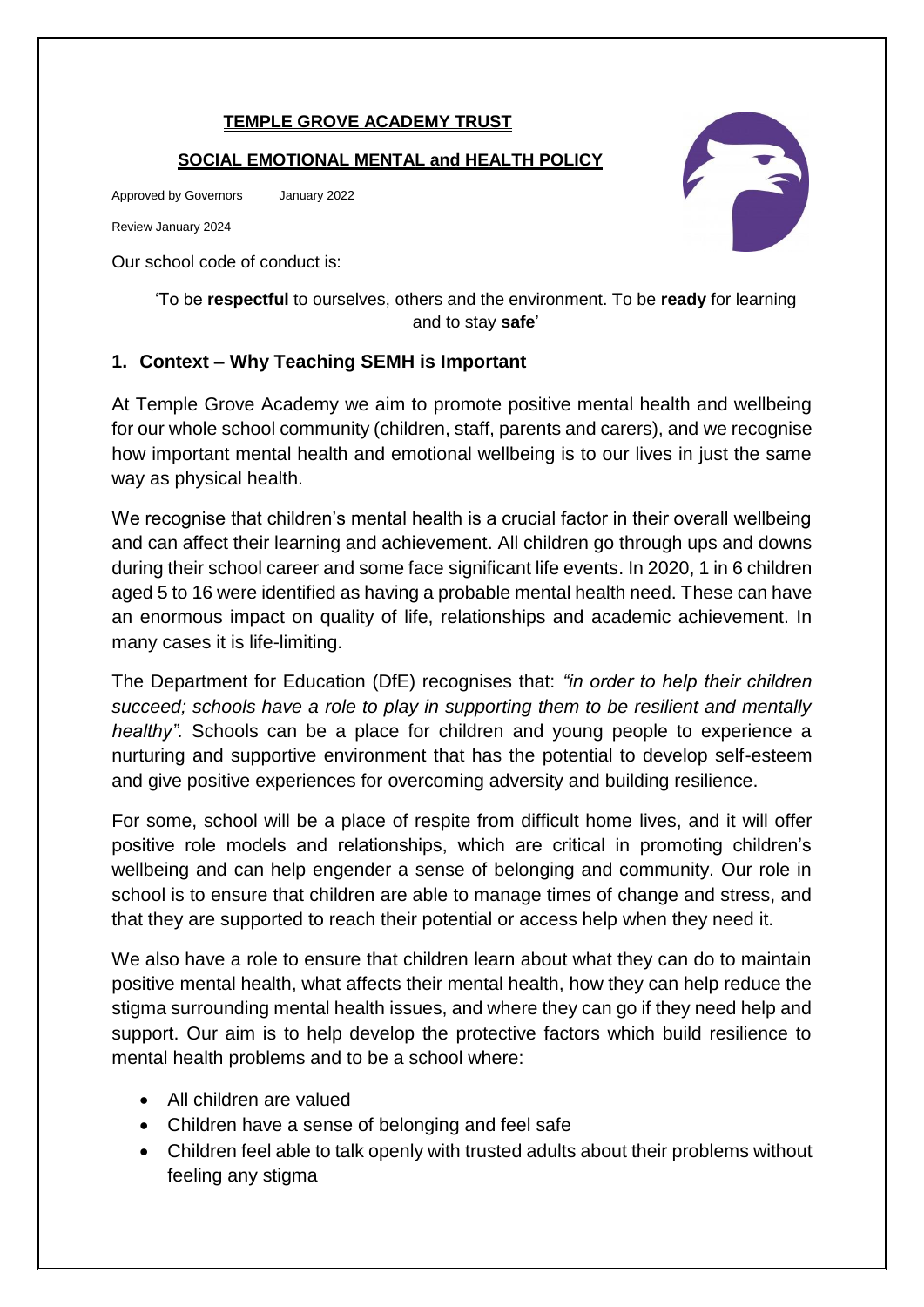- Positive mental health is promoted and valued
- Bullying is not tolerated

In addition to children's wellbeing, we recognise the importance of promoting staff mental health and wellbeing (see appendix 1).

Disability and Mental Health: children with learning disabilities are 6 times more likely to have mental health problems. Children with long-lasting physical disabilities are twice as likely to suffer emotional or behavioural issues. Issues may include, Diagnostic overshadowing, multiple diagnoses/co-morbidity.

Learning Difficulties and Disabilities: children with learning disabilities are six times more likely to have mental health problems than other children and more than 40% of families with learning disabled children feel they do not receive sufficient help from medical professionals, social workers or mental health services.

Autistic Spectrum: the National Autistic Society cites data showing that one in 100 children has autism, and that more than seven in ten children with autism have a comorbid mental health problem. They argue that many of these problems are preventable with the right support and that changes to the way that CAMHS are delivered can stop them from occurring.

Chronic Physical Health Problems: children with a long-lasting physical illness are twice as likely to suffer from emotional problems or disturbed behaviour. This is especially true of physical illnesses that involve the brain, such as epilepsy and cerebral palsy. 12% of young people live with a long-term condition (LTC) (Sawyer et al 2007).

# **2. Relationship to Other Policies**

This policy links to:

- Anti-bullying
- Assessment, Recording and Reporting
- Attendance
- Behaviour
- Child Protection/Safeguarding Children (including FGM)
- Confidentiality
- **Equal Opportunities**
- Online safety/Computing
- First Aid
- Health & Safety
- Monitoring and Evaluation
- PSHE
- Race Related Incidents
- Science
- SEN/Inclusion
- $\cdot$  SRF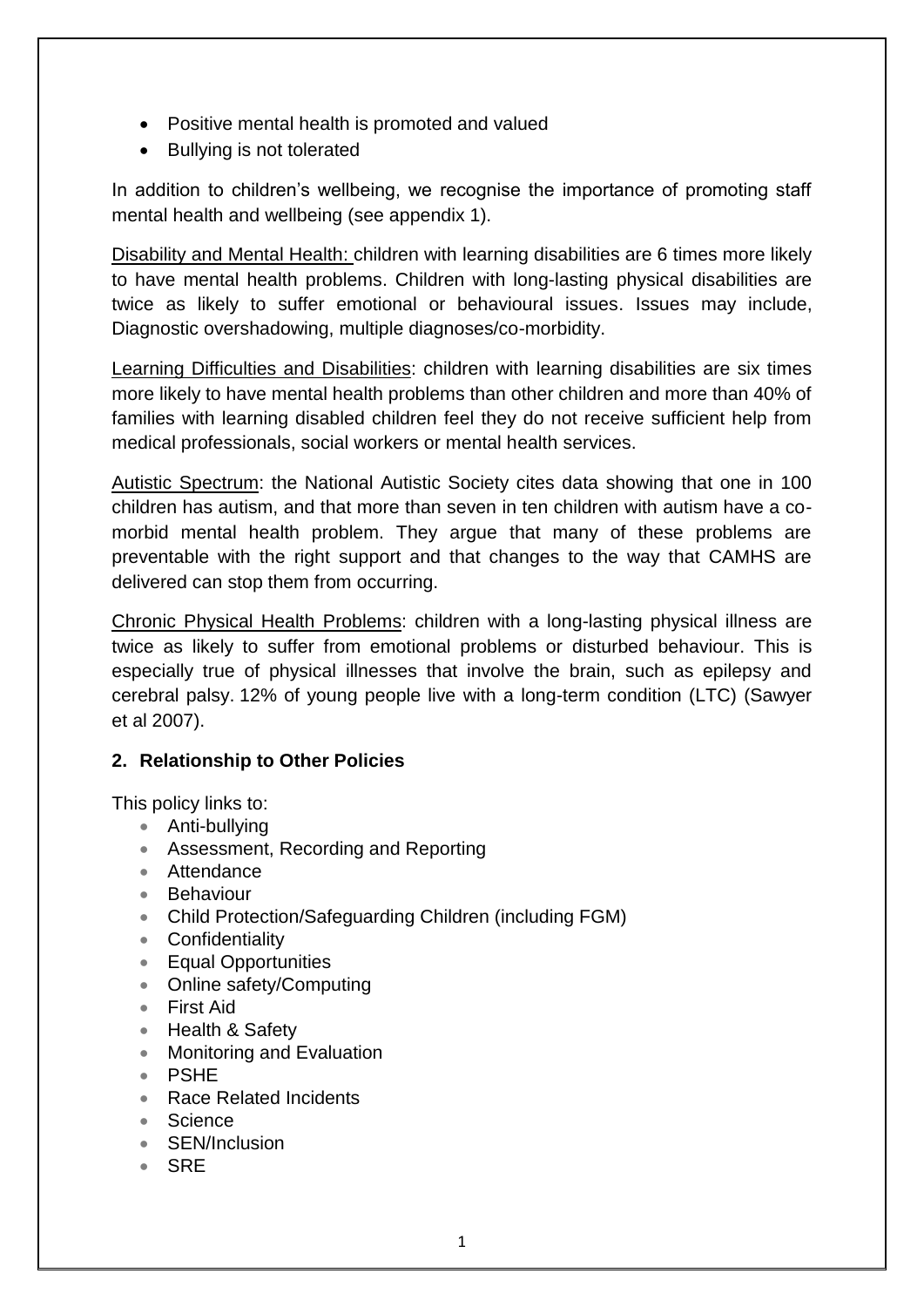# **3. The Definition of SEMH**

We use the World Health Organisation's definition of mental health and wellbeing *"a state of well-being in which every individual realises his or her own potential, can cope with the normal stresses of life, can work productively and fruitfully, and is able to make a contribution to her or his community*".

Mental health and wellbeing are not just the absence of mental health problems. We want all children/young people to:

- feel confident in themselves
- be able to express a range of emotions appropriately
- be able to make and maintain positive relationships with other
- cope with the stresses of everyday life
- manage times of stress and be able to deal with change
- **•** learn and achieve

'Social and Emotional Wellbeing' refers to a state of positive mental health and wellness. It involves a sense of optimism, confidence, happiness, clarity, vitality, selfworth, achievement, having a meaning and purpose, engagement, having supportive and satisfying relationships with others and understanding oneself, and responding effectively to one's own emotions

'Mental Health Problems' refers to the wide range of mental health, emotional and social challenges, difficulties, conditions and illnesses that can beset both pupils and staff, including stress and burnout, anxiety, depression, attachment difficulties and behavioural problems.

### **4. The Principles of High Quality SEMH in our School**

- is a partnership between home and school
- ensures pupils' views are actively sought to influence lesson planning and teaching
- starts early and is relevant to pupils at each stage in their development and maturity
- includes the acquisition of knowledge, the development of life skills and respectful attitudes and values
- has sufficient time to cover a wide range of topics
- is inclusive of difference: gender identity, sexual orientation, disability, ethnicity, culture, age, faith or belief, or other life experience
- uses active learning methods, and is rigorously planned and evaluated
- promotes equality in relationships, recognises and challenges gender inequality and reflects girls' and boys' different experiences and needs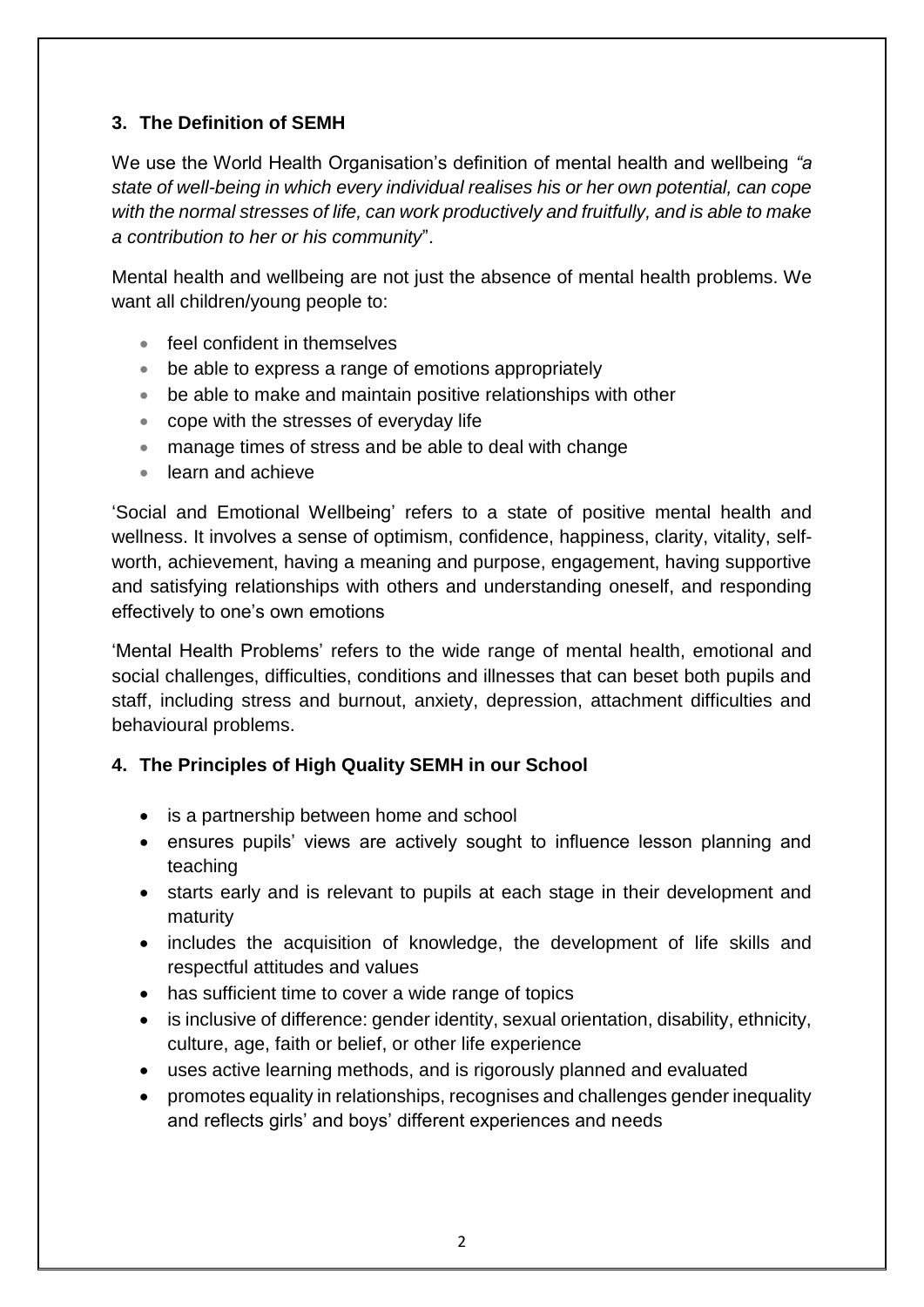We take a whole school approach to promoting positive mental health that aims to help children become more resilient, happy and successful and to prevent problems before they arise. This is based on the Zones of Regulation. We encourage children to use the zones in everyday life. The zones provide a framework for our children to develop self-regulation. Children learn to identify emotions, recognise events that might make them move to a different zone and use the tools they have learnt to help them remain or move to a particular zone to help them regulate how they are feeling.

Below is a picture of the four zones and the range of emotions that fit into each zone.



We also recognise the role that stigma can play in preventing understanding and awareness of mental health issues. We therefore aim to create an open and positive culture that encourages discussion and understanding of these issues.

### 1. **Overall School Aims for SEMH**

Our approach to SEMH consists of a comprehensive and developmental programme of teaching and learning, which is delivered in the context the Zones of Regulation, where the social, emotional and mental health and wellbeing of pupils and the whole school community are actively promoted. Our SEMH curriculum has a positive influence on the ethos, learning and relationships throughout the school. It is central to our values and to achieving our school's stated aims and objectives. Our SEMH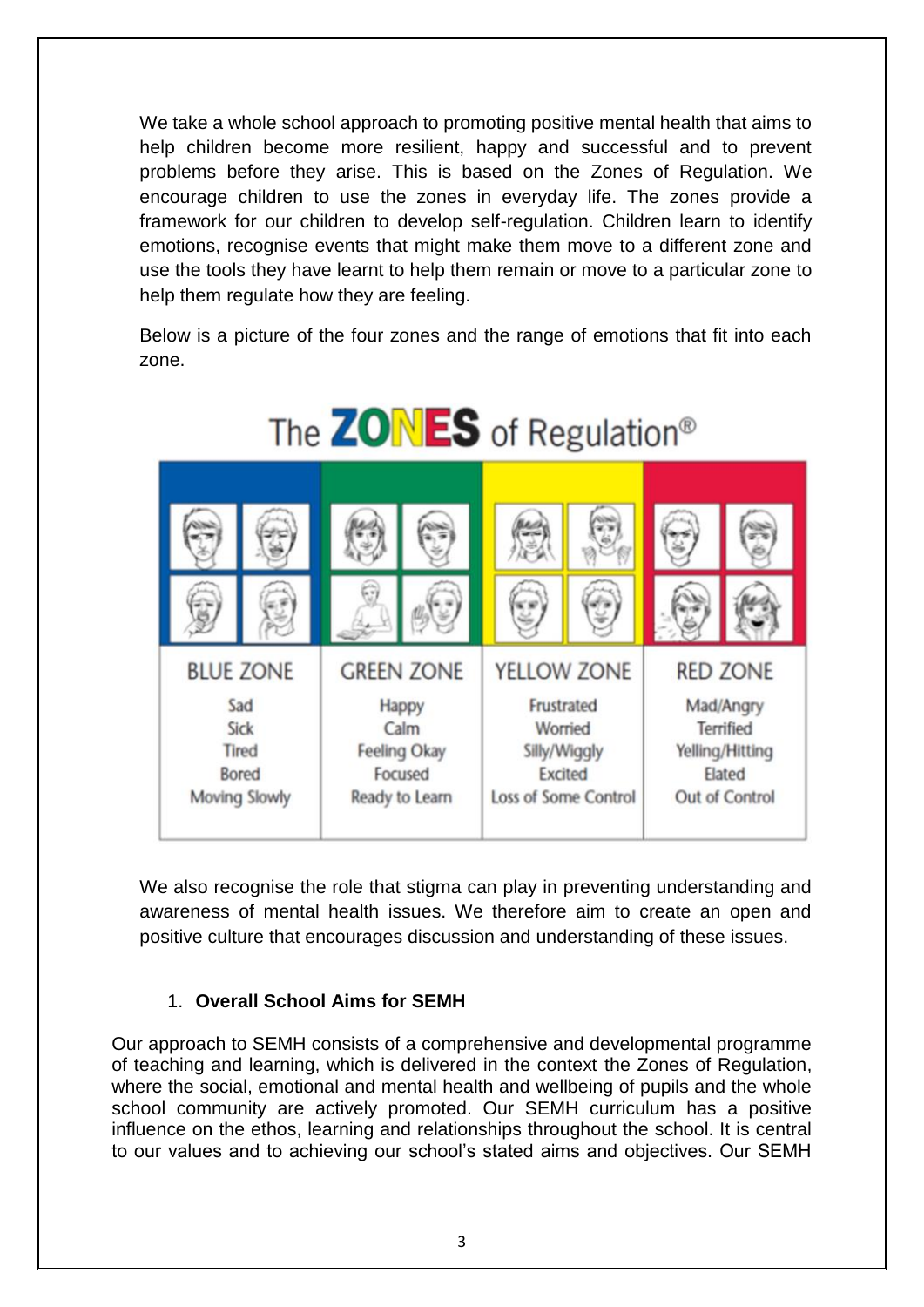programme helps pupils to develop the knowledge, understanding, skills and attitudes they need to live confident, healthy, independent lives now and in the future.

# **2. To Whom the Policy Applies**

The policy applies to:

- All school staff
- The governing body
- Pupils
- Parents/carers
- Other health professionals
- Partner agencies working in or with the school

### **3. Staff Roles and Responsibilities, including those with Specific Responsibility**

We believe that all staff have a responsibility to promote positive mental health, and to understand about protective and risk factors for mental health. Some children will require additional help and all staff should have the skills to look out for any early warning signs of mental health problems and ensure that children with mental health needs get early intervention and the support they need.

We use the SCARF scheme to deliver our PSHEC curriculum which covers elements of SEMH for all the children in school.

All staff understand about possible risk factors that might make some children more likely to experience problems, such as: physical long-term illness, having a parent who has a mental health problem, death and loss, including loss of friendships, family breakdown and bullying. They should also understand the factors that protect children from adversity, such as self-esteem, communication and problem-solving skills, a sense of worth and belonging and emotional literacy (see appendix 1 on risk and protective factors).

 $SIT^T$ 

- Leads and works with other staff to coordinate whole school activities to promote positive mental health and wellbeing
- Ensures the PSHE Leads on professional development for staff about mental health
- Provides advice and support to staff and organises training and updates
- Works with the safeguarding team to be the first point of contact with mental health services and makes individual referrals to them.

We recognise that many behaviours and emotional problems can be supported within the School environment, or with advice from external professionals. Some children will need more intensive support at times, and there are a range of mental health professionals and organisations that provide support to children with mental health needs and their families.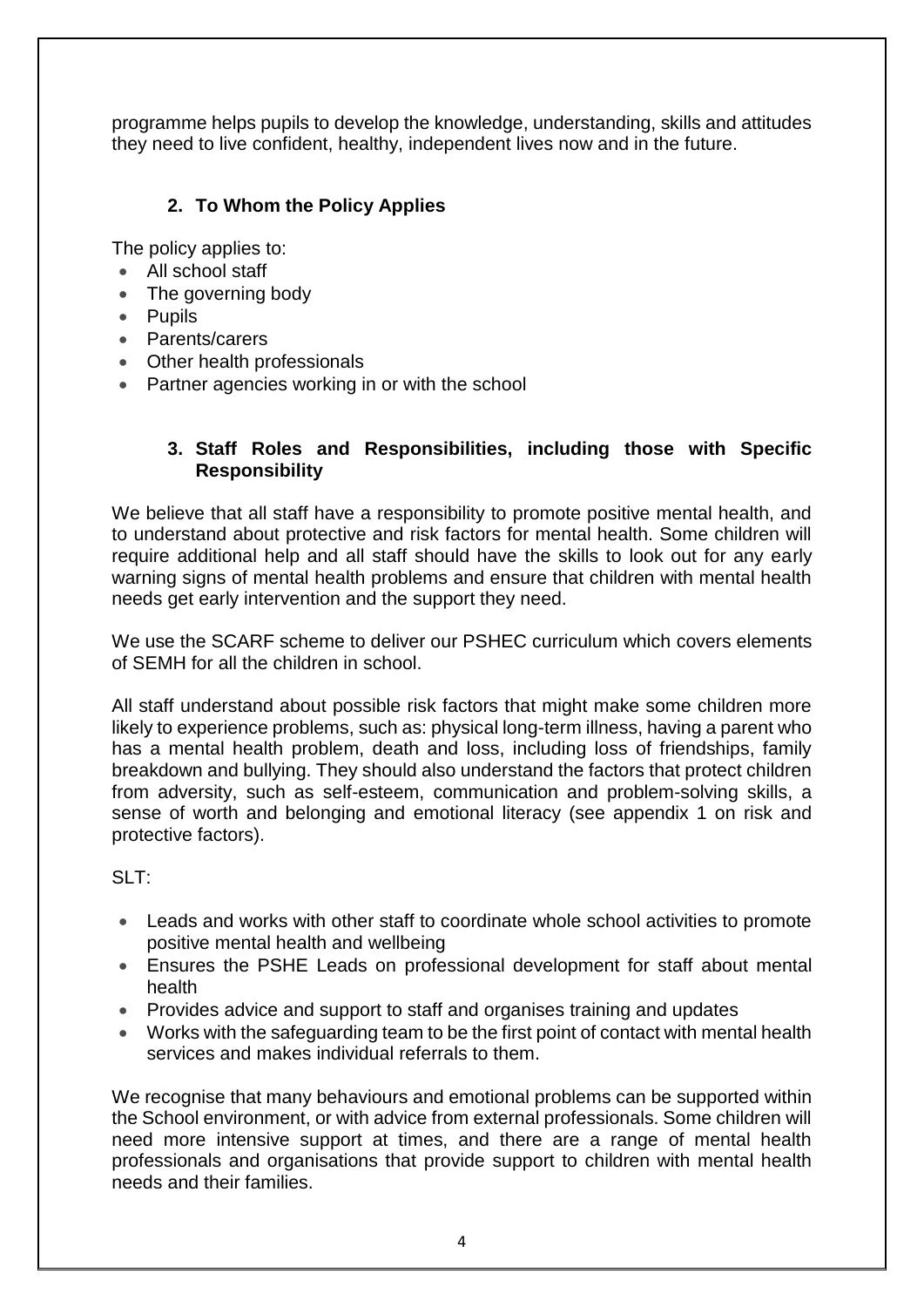Sources of relevant support include:

- Our Senior Leadership Team
- Our PSHE Lead
- All school staff
- Our Safeguarding/Child Protection Leads
- School staff employed to manage mental health needs of particular children ESLA
- Our School Welfare Officer
- Our Play Therapist
- Our Psychotherapist
- The Kent Emotional Wellbeing Team

## **4. Supporting Children's Positive Mental Health**

We believe the School has a key role in promoting children's positive mental health and helping to prevent mental health problems.

### *Pupil-led activities*

- Whole school assemblies to raise the awareness of mental health
- Peer mediation and Peer mentoring children working together to solve problems and planned sessions where identified adults mentor a designated child
- Nurture Room ELSA/ Family Support Worker supporting a group of / lonely/ upset children before school, lunchtimes and break times.
- Daily regular emotional check ins using the Zones of Regulation
- Sessions with Play Therapist, Psychotherapist or Kent Emotional Wellbeing Team

#### *Transition programmes*

• Transition Programme to secondary schools which includes all Year 6 children having taster days to support a smooth transition to secondary school

### *Class activities*

• Star of the week, Postcard's home, Prize giving each term are all mechanisms where children can be praised for certain duties, tasks or things they have done and have them celebrated in an assembly or at home.

 Worry Box = a similar mechanism where children can anonymously share worries or concerns in class, all of which will be answered by the class teacher

- Mental health teaching programmes SCARF / Zones of Regulation
- Circle times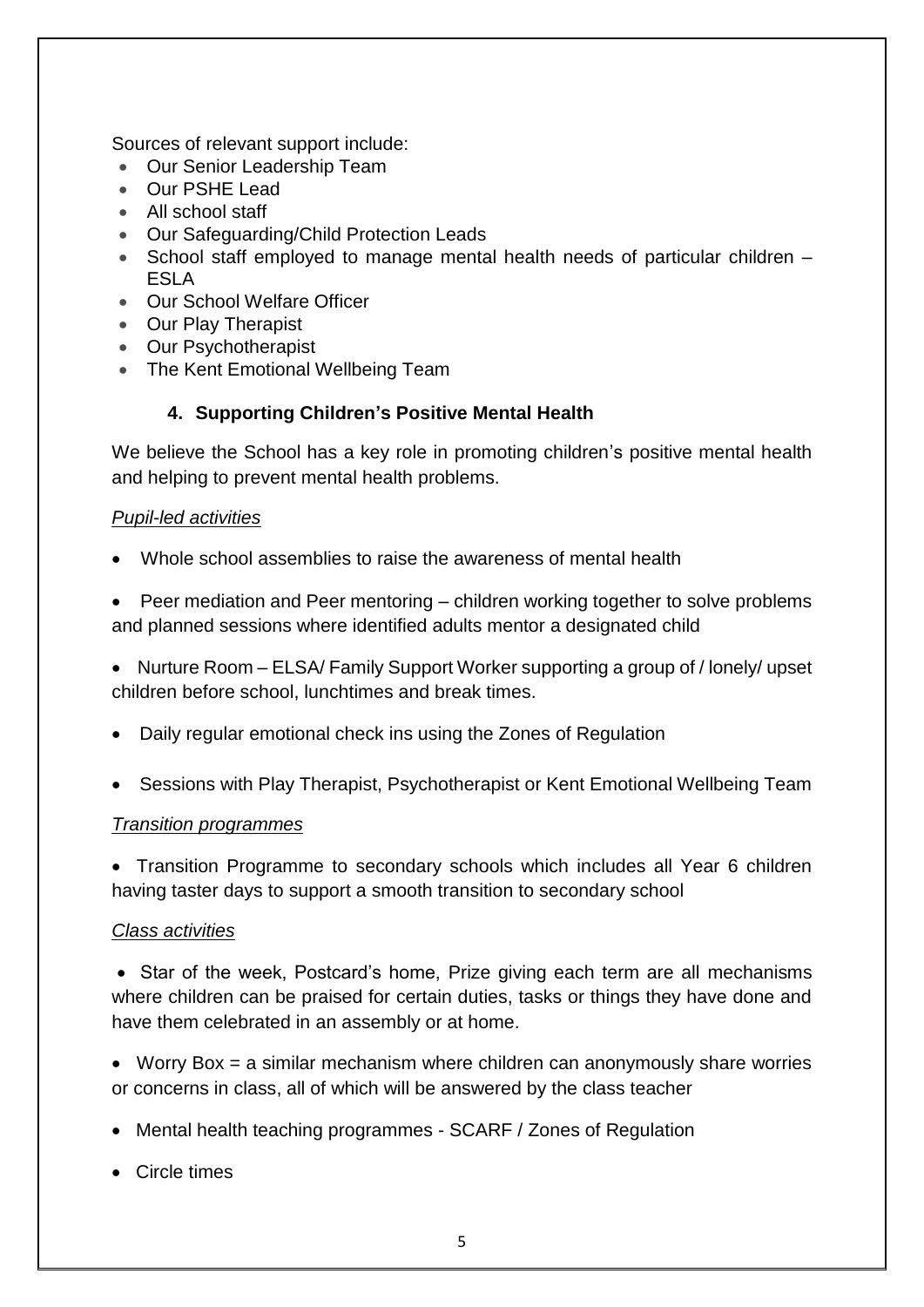## *Whole school*

- Termly Mental Health Drop-In Sessions- Inclusion Lead runs sessions for parents and carers to talk about mental health issues and do ongoing promotion
- World Mental Health Day celebrated as a whole school- assembly, followed by class activities
- Displays and information around the School about positive mental health and where to go for help and support
- Anti-Bullying week- whole school participates in the national campaign through dressing up and attending a whole school assembly
- Nurture groups run by ELSA and Family Support Worker
- Zones of Regulation Training for all staff and children
- Children's Mental Health Week (February) celebrated as a whole schoolassembly, followed by class activities.
- International Day of Happiness celebrated in whole school assembly and children are encouraged to carry out random acts of kindness
- Participation in Autism Awareness Week

Through PSHE (SCARF programme) we teach the knowledge and social and emotional skills that will help children to be more resilient, understand about mental health and be less affected by the stigma of mental health problems.

# 5. **Identifying, Referring and Supporting Children with Mental Health Needs**

Our approach:

- Provide a safe environment to enable children to express themselves and be listened to
- Ensure the welfare and safety of children are paramount
- Identify appropriate support for children based on their needs
- Involve parents and carers when their child needs support
- Involve children in the care and support they have
- Monitor, review and evaluate the support with children and keep parents and carers updated.

# Early Identification

Our identification system involves a range of processes. We aim to identify children with mental health needs as early as possible to prevent things getting worse. We do this in different ways including:

Analysing behaviour, exclusions, visits for First Aid, attendance and sanctions.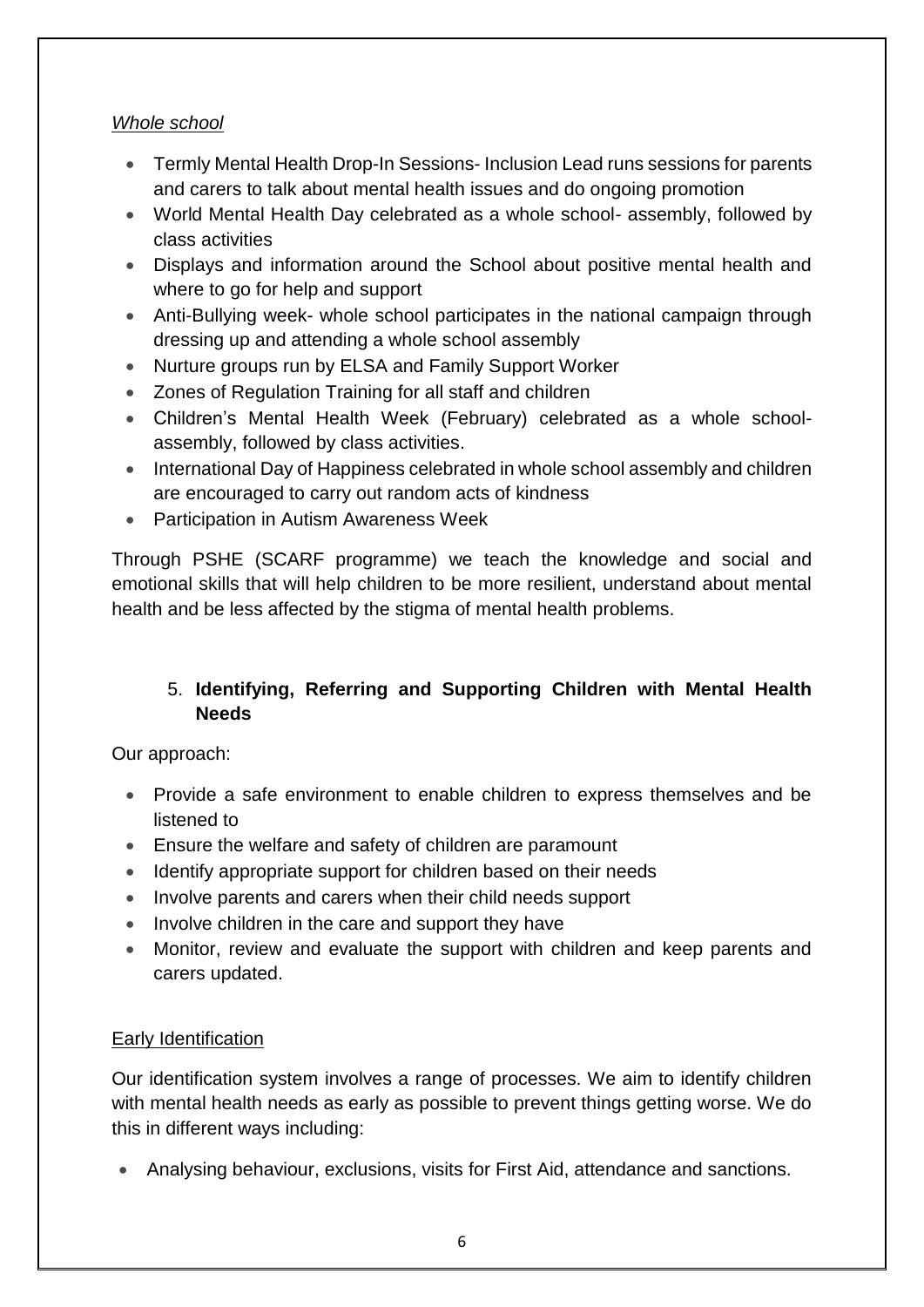- Using Leuven scales to identify children who need support
- Staff report concerns about individual children to the relevant lead persons
- Worry Box
- Pupil Progress Review meetings termly
- Regular meetings for staff to raise concerns
- Family Support worker visits to home
- Gathering information from a previous school at transfers
- Parental meetings in EYFS and home visits
- Enabling children to raise concerns to any member of staff
- Enabling parents and carers to raise concerns to any member of staff

All staff at Temple Grove Academy have had training on the protective and risk factors (see Appendix 1), types of mental health needs (see Appendix 2) and signs that might mean a pupil is experiencing mental health problems. Any member of staff concerned about a pupil will take this seriously and talk to SLT and log concerns on My Concern.

These signs might include:

- Isolation from friends and family and becoming socially withdrawn
- Changes in activity or mood or eating/sleeping habits
- Falling academic achievement
- Talking or joking about self-harm or suicide
- Expressing feelings of failure, uselessness, or loss of hope
- Secretive behaviour
- An increase in lateness or absenteeism
- Not wanting to do PE or get changed for PE
- Wearing long sleeves in hot weather
- Physical signs of harm that are repeated or appear non-accidental
- Repeated physical pain or nausea with no evident cause.

Staff are aware that mental health needs, such as anxiety, might appear as noncompliant, disruptive or aggressive behaviour which could include problems with attention or hyperactivity. This may be related to home problems, difficulties with learning, peer relationships or development. If there is a concern that a pupil is in danger of immediate harm, then the School's child protection procedures are followed. If there is a medical emergency, then the School's procedures for medical emergencies are followed.

# **6. Disclosures by Children and Confidentiality**

We recognise how important it is that staff are calm, supportive and non-judgemental to children who disclose a concern about themselves or a friend. The emotional and physical safety of our children is paramount, and staff listen rather than give advice.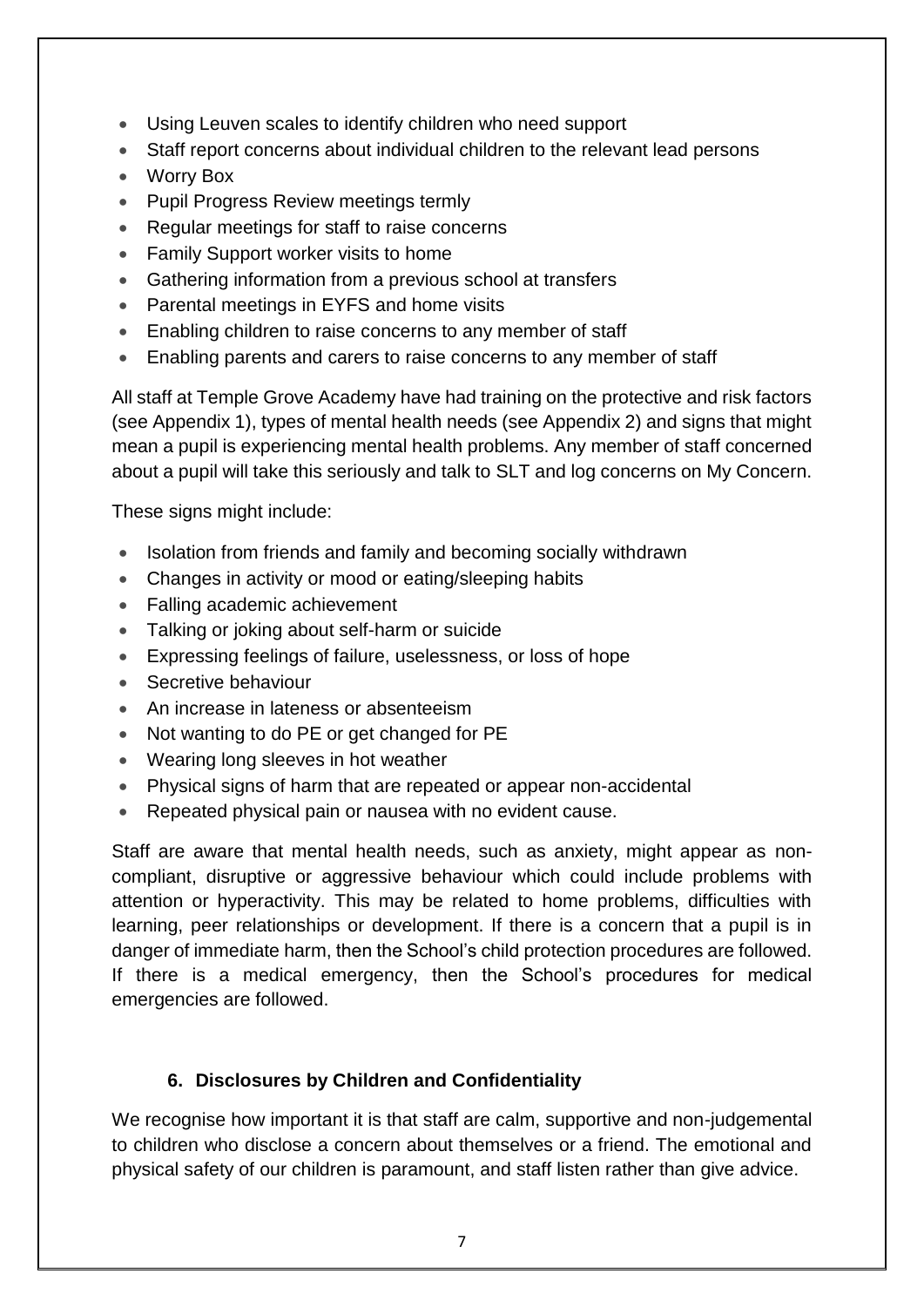Staff make it clear to children that the concern will be shared with the SLT and the Safeguarding Lead and will be recorded, in order to provide appropriate support to the pupil. All disclosures are recorded and held My Concern, including date, name of pupil and member of staff to whom they disclosed, summary of the disclosure and next steps.

# **7. Assessment, Interventions and Support**

All concerns are reported to SLT, Welfare Officer and/or ELSA and are recorded. We then implement our assessment system, which is based on levels of need to ensure that children get the support they need, either from within the School or from an external specialist service. Our aim is to put in place interventions as early as possible to prevent problems escalating.

| <b>Need</b>                                                                                                                                                     | <b>Evidence-based</b><br>Intervention and<br><b>Support</b>                                                                                                                                                                                                                                                                                                                                                                                | <b>Monitoring</b>                                                                                                                                                                                                                                                                                                 |
|-----------------------------------------------------------------------------------------------------------------------------------------------------------------|--------------------------------------------------------------------------------------------------------------------------------------------------------------------------------------------------------------------------------------------------------------------------------------------------------------------------------------------------------------------------------------------------------------------------------------------|-------------------------------------------------------------------------------------------------------------------------------------------------------------------------------------------------------------------------------------------------------------------------------------------------------------------|
| The level of need is<br>based on discussions at<br>the regular Inclusion<br>meetings/panel with key<br>members of staff and<br>involves parents and<br>children | The kinds of intervention<br>and support provided will<br>be decided in consultation<br>with key members of staff,<br>parents and children                                                                                                                                                                                                                                                                                                 | <b>SLT</b>                                                                                                                                                                                                                                                                                                        |
| <b>Highest need</b>                                                                                                                                             | CAMHS-assessment, 1:1<br>or family support or<br>treatment, consultation<br>with school staff and other<br>agencies, other External<br>agency support, other<br>interventions e.g., play<br>therapy, draw and talk. If<br>the school, professionals<br>and/or parents conclude<br>that a statutory Education,<br><b>Health and Care</b><br>Assessment is required,<br>we refer to the SEND<br>policy and SEN School<br>Information Report. | All children needing<br>targeted individualised<br>support will have an<br>Personalised Plan drawn<br>up setting out<br>• The needs of the<br>children<br>• How the pupil will be<br>supported<br>• Actions to provide that<br>support<br>• Any special<br>requirements<br>Children and<br>parents/carers will be |
| Some need                                                                                                                                                       | Access to in school<br>nurture group, family<br>support worker, play<br>therapy, ELSA,                                                                                                                                                                                                                                                                                                                                                     | involved in the plan. The<br>plan and interventions are<br>monitored, reviewed and                                                                                                                                                                                                                                |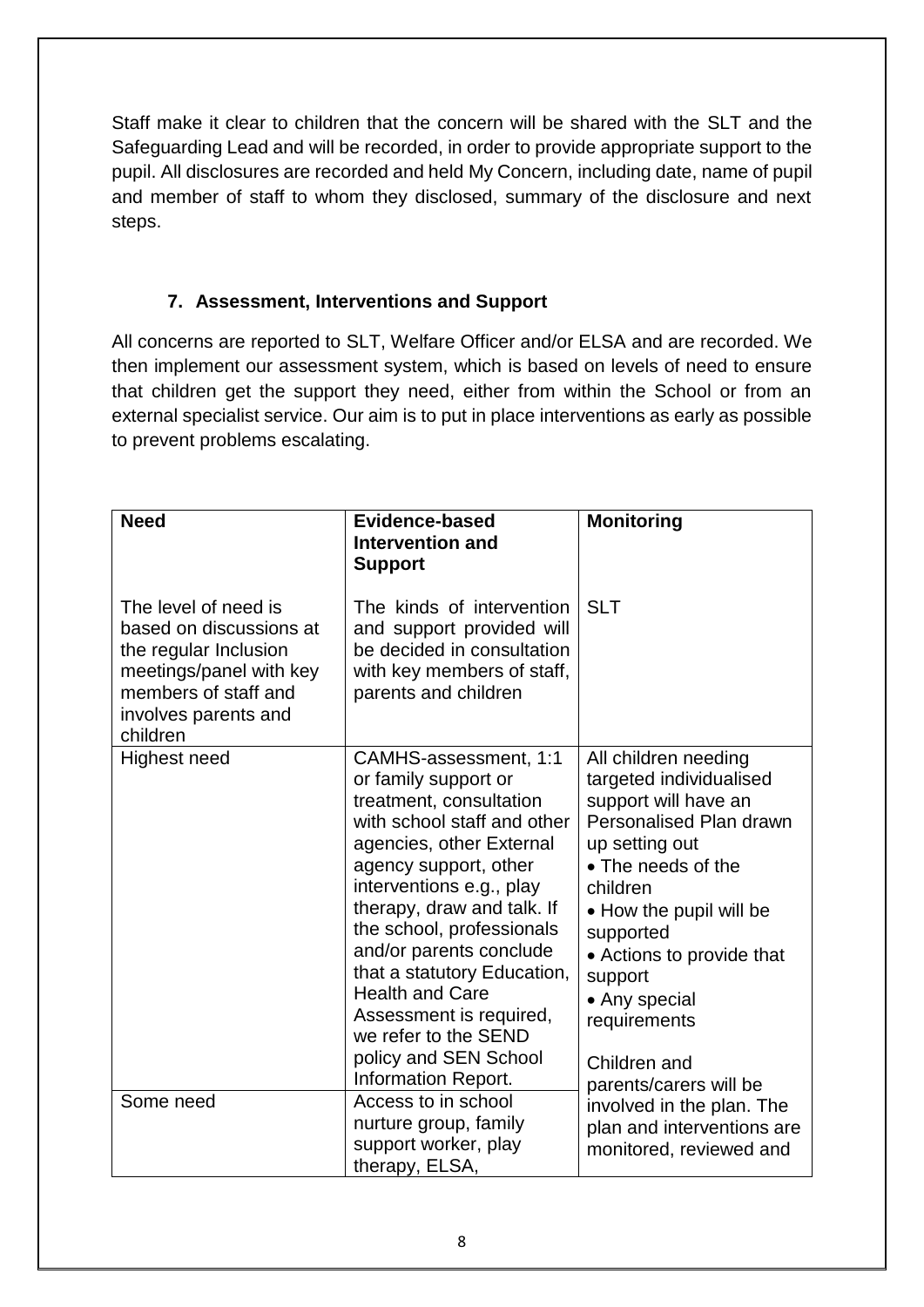|          | educational psychologist,                         | evaluated to assess the   |
|----------|---------------------------------------------------|---------------------------|
|          | 1:1 intervention, small                           | impact.                   |
|          | group intervention, skills                        | The Care Plan is          |
|          | for life/wellbeing                                | overseen by the Inclusion |
|          | programmes, circle of                             | Lead.                     |
|          | friends.                                          |                           |
| Low need | General support e.g., Family support worker, ELSA |                           |
|          | class teacher/TA,                                 |                           |

Children, Parents and Carers are informed that the Inclusion Lead is available when a pupil is dissatisfied with the level of care and support.

### Support for friends

We recognise that when a pupil is experiencing mental health problems it can be challenging for their friends, who often want to help them but are not sure the best thing to do and can also be emotionally affected. In the case of eating disorders and self-harm, it is possible that friends may learn unhealthy coping strategies from each other, and we will consider on a case-by-case basis what support might be appropriate, including one to one and group support.

We will involve the pupil who is suffering and their parents/carers and consider what is helpful for friends to know and what they should not be told, how they can best support, things they should avoid doing/saying which may inadvertently cause upset and warning signs that their friend needs help.

We will also make information available about where and how to access information and support for themselves and healthy ways of coping with the difficult emotions they may be feeling.

## **8. Working with Specialist Services to get swift access to the Right Specialist Support and Treatment**

In some case a pupil's mental health needs require support from a specialist service. These might include anxiety, depression, self-harm and eating disorders. We have access to a range of specialist services and during the support will have regular contact with the service to review the support and consider next steps, as part of monitoring the children's Personalised Plan.

School referrals to a specialist service will be made by the Inclusion Lead following the assessment process and in consultation with the pupil and his/her parents and carers. Referrals will only go ahead with the consent of the pupil and parent/carer and when it is the most appropriate support for the pupil's specific needs.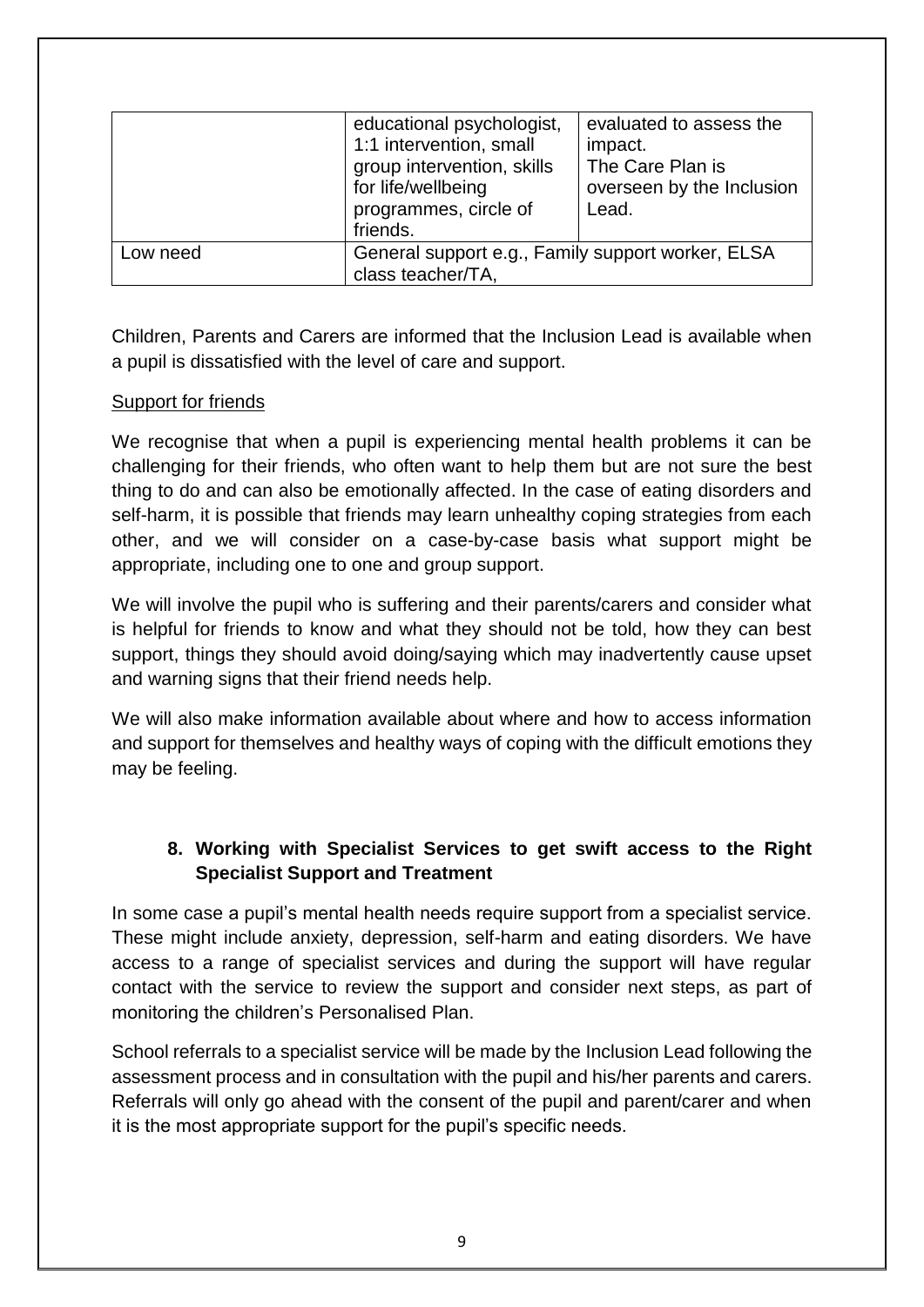| <b>Main Specialist Service</b>                                                               | <b>Referral process</b>             |
|----------------------------------------------------------------------------------------------|-------------------------------------|
| Child and Adolescent Mental Health Service   Accessed through school, GP or self-<br>(CAMHS) | referral                            |
| <b>Educational Psychologist Consultation</b>                                                 | Accessed through the Inclusion Lead |

SEND and persistent mental health problems may lead to children having significantly greater difficulty in learning than the majority of those of the same age. In some cases, the child may benefit from being identified as having a special educational need or disability (SEND).

# **9. Involving Parents and Carers in Promoting Mental Health**

We recognise the important role parents and carers have in promoting and supporting the mental health and wellbeing of their children, and in particular supporting children who do have mental health needs. We ask parents to inform us of any mental health needs their child has and any issues that they think might have an impact on their child's mental health and wellbeing, based on a list of risk factors pertaining to the child or family (see appendix 1). It is very helpful if parents and carers can share information with the School so that we can better support their child from the outset. All information will be treated in confidence.

To support parents and carers:

- We organise a range of activities such as workshops, which focus on ways to actively build children's self-esteem and confidence
- We provide information and websites on mental health issues and local wellbeing and parenting programmes and have produced leaflets for parents on mental health and resilience, which can be accessed on the School website. The information includes who parents can talk to if they have concerns about their own child or a friend of their child and where parents can access support for themselves. We include the mental health topics that are taught in both the PSHE and SEMH curriculum sections, on the School website
- We are aware that parents and carers react in different ways to knowing their child has a mental health problem and we will be sensitive and supportive. We also aim to reassure by explaining that mental health problems are common, that the school has experience of working with similar issues and that help, and advice are available.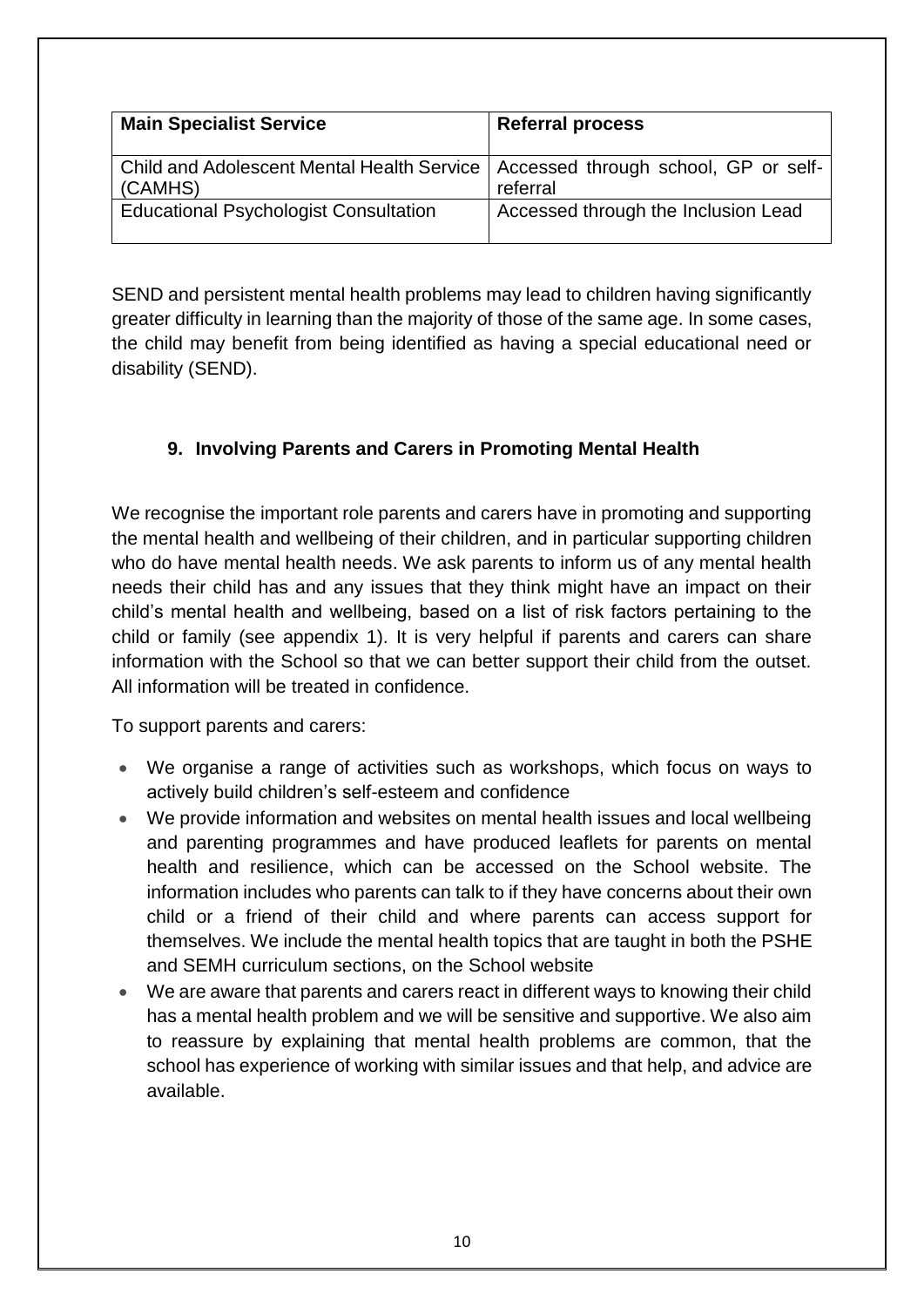When a concern has been raised, the school will:

- Contact parents and carers and meet with them (in almost all cases, parents and carers will be involved in their children's interventions, although there may be circumstances when this may not happen, such as where child protection issues are identified.)
- Offer information to take away and places to seek further information
- Be available for follow up calls
- Make a record of the meeting
- Agree a Personalised Plan including clear next steps, where needed
- Discuss how the parents and carers can support their child.
- Keep parents and carers up to date and fully informed of decisions about the support and interventions provided.

Parents and carers will always be informed if their child is at risk of danger and children may choose to tell their parents and carers themselves. We give children the option of informing their parents and carers about their mental health needs for themselves or of accompanying and supporting them to do so. We make every effort to support parents and carers to access services where appropriate.

Our primary concern is the children, and in the rare event that parents and carers are not accessing services we will seek advice from the Local Authority. We also provide information for parents and carers to access support for their own mental health needs.

# **10.Supporting and training staff**

We want all staff to be confident in their knowledge of mental health and wellbeing and to be able to promote positive mental health and wellbeing, identify mental health needs early in children and know what to do and where to get help.

Supporting and promoting the mental health and wellbeing of staff is an essential component of a healthy school and we promote opportunities to maintain a healthy work life balance and wellbeing, such as celebrating key events together, such as the end of term or Christmas.

### **11.Language**

Slang or everyday terms used in certain social circles will be discussed; this will surround discussion about what is and is not acceptable language to use. Acceptable and agreed language will be shared with parents/carers before it is delivered in class as an appendix to this policy (see appendix 3)*.*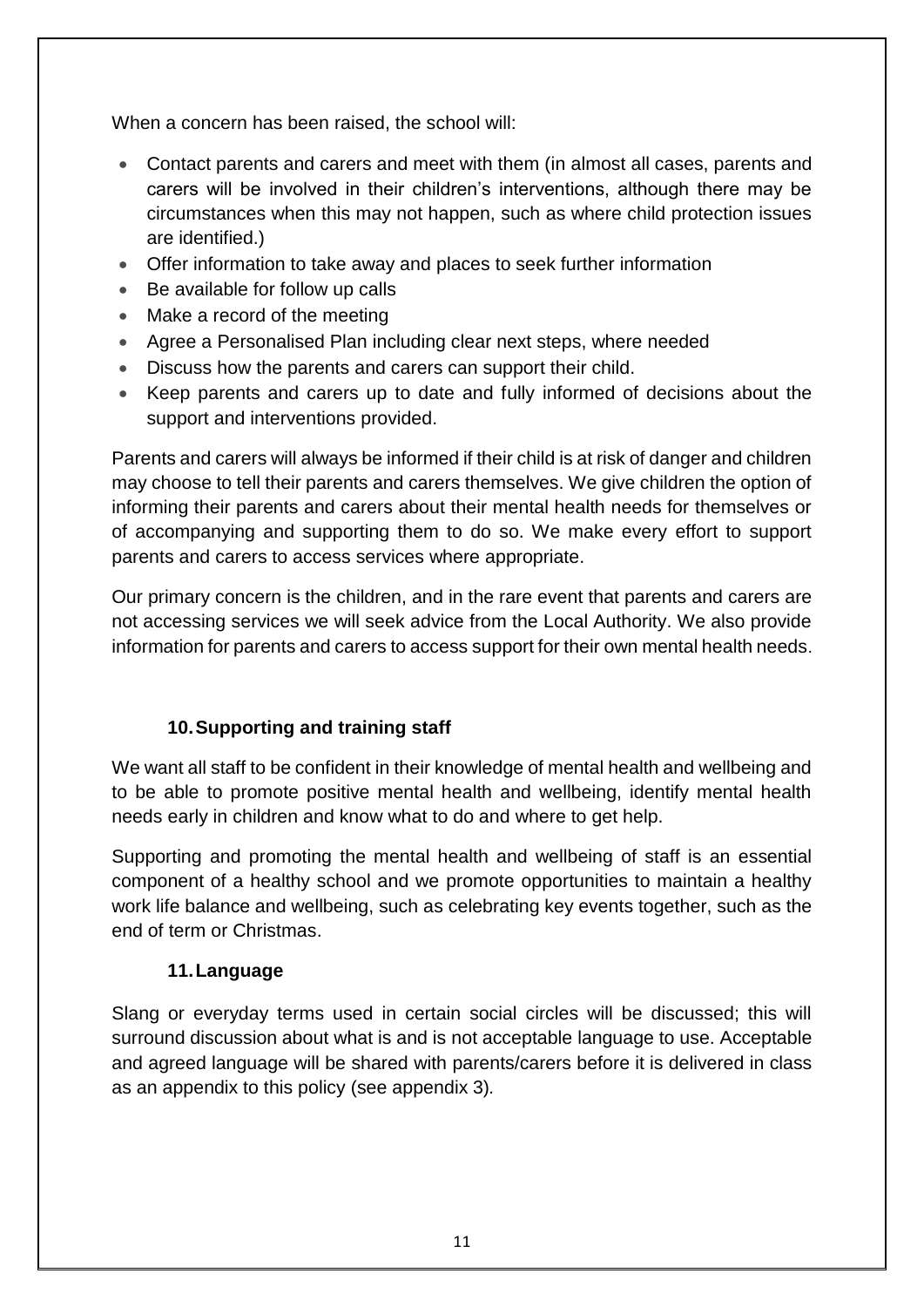### **12.Answering questions**

We acknowledge that sensitive and potentially difficult issues will arise in SEMH as pupils will naturally share information and ask questions. When spontaneous discussion arises, it is guided in a way that reflects the stated school aims and curriculum content for SEMH. As a first principle, we answer questions relating to taught, planned curriculum for that age group to the whole class. We answer questions relating to areas beyond the taught, planned curriculum for that age group, in a sensitive and age-appropriate way, only to the pupil or pupils who have asked the question. If a member of staff is uncertain about the answer to a question, or indeed whether they should answer it, they will seek guidance from the PSHE leader/ Child Protection Officer. Questions may be referred to parents/carers if it is not appropriate to answer them in school.

When answering questions, we ensure that sharing personal information by adults, pupils or their families is discouraged. Where a question or comment from a pupil in the classroom indicates the possibilities of abuse or risk of harm, teachers will pass this information to the designated person for safeguarding and child protection, in line with school policy and procedures.

Staff training will include sessions on how to deal with difficult questions. Agreed phrases, where appropriate, will be used in response to difficult questions and these have been created by all staff.

### **Appendices**

#### Appendix 1

Protective and Risk factors (adapted from Mental Health and Behaviour DfE November 2018)

|              | <b>Risk Factors</b>                                                                                                                                                                                                                                        | <b>Protective Factors</b>                                                                                                                                                                                                                                                                                                                                                                                 |
|--------------|------------------------------------------------------------------------------------------------------------------------------------------------------------------------------------------------------------------------------------------------------------|-----------------------------------------------------------------------------------------------------------------------------------------------------------------------------------------------------------------------------------------------------------------------------------------------------------------------------------------------------------------------------------------------------------|
| In the child | Genetic influences<br>$\bullet$<br>Low IQ and learning<br>disabilities<br>Specific development delay<br>or neuro-diversity<br><b>Communication difficulties</b><br>Difficult temperament<br><b>Physical illness</b><br>Academic failure<br>Low self-esteem | Secure attachment<br>$\bullet$<br>experience<br>Outgoing temperament as<br>$\bullet$<br>an infant<br>Good communication<br>$\bullet$<br>skills, sociability<br>Being a planner and<br>$\bullet$<br>having a belief in control<br>Humour<br>$\bullet$<br>A positive attitude<br>$\bullet$<br><b>Experiences of success</b><br>$\bullet$<br>and achievement<br>Faith or spirituality<br>Capacity to reflect |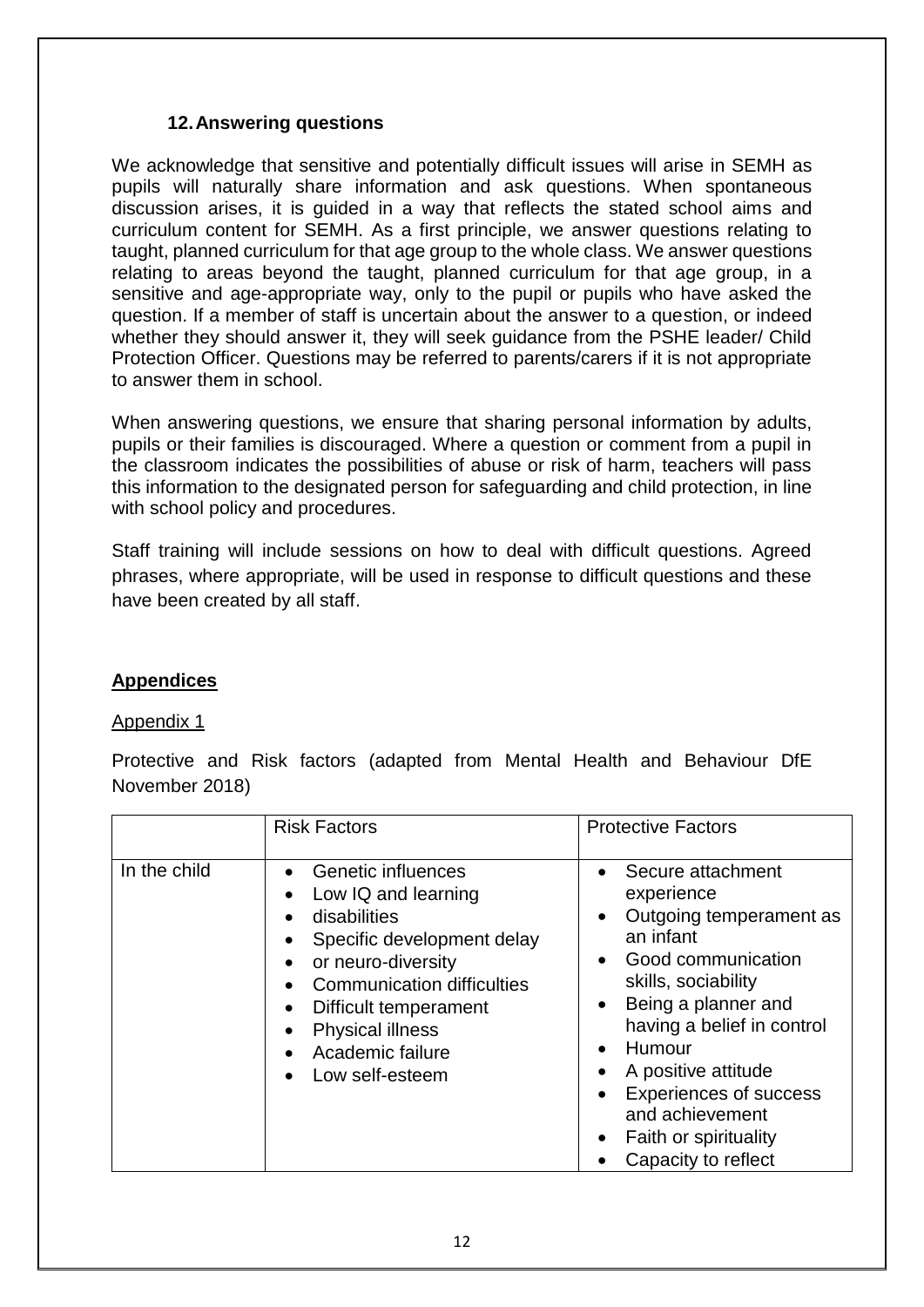| In the School | Bullying including online<br>(cyber)<br><b>Discrimination</b><br>$\bullet$<br>Breakdown in or lack of<br>$\bullet$<br>positive friendships<br>Deviant peer influences<br>$\bullet$<br>Peer pressure<br>٠<br>Peer on peer abuse<br>٠<br>Poor pupil to teacher/school<br>staff relationships                                                                                                     | Clear policies on<br>behaviour and<br>bullying<br>Staff behaviour policy<br>(also known as code of<br>conduct)<br>'Open door' policy for<br>children to raise<br>problems<br>A whole-school<br>approach to promoting<br>good mental health<br>Good pupil to<br>teacher/school staff<br>relationships<br>Positive classroom<br>management<br>A sense of belonging<br>Positive peer influences<br>$\bullet$<br>Positive friendships<br>$\bullet$<br><b>Effective safeguarding</b><br>and Child Protection<br>policies.<br>An effective early help<br>process<br>Understand their role in<br>and be part of effective<br>multi-agency working<br>Appropriate procedures<br>to ensure staff are<br>confident to can raise |
|---------------|------------------------------------------------------------------------------------------------------------------------------------------------------------------------------------------------------------------------------------------------------------------------------------------------------------------------------------------------------------------------------------------------|-----------------------------------------------------------------------------------------------------------------------------------------------------------------------------------------------------------------------------------------------------------------------------------------------------------------------------------------------------------------------------------------------------------------------------------------------------------------------------------------------------------------------------------------------------------------------------------------------------------------------------------------------------------------------------------------------------------------------|
|               |                                                                                                                                                                                                                                                                                                                                                                                                | concerns about policies<br>and processes, and<br>know they will be<br>dealt with fairly and<br>effectively                                                                                                                                                                                                                                                                                                                                                                                                                                                                                                                                                                                                            |
| In the Family | conflict<br>parental<br>Overt<br>$\bullet$<br>including domestic violence<br>Family breakdown (including<br>$\bullet$<br>where children are taken<br>into care or adopted)<br>Inconsistent or unclear<br>$\bullet$<br>discipline<br>Hostile and rejecting<br>relationships<br>Failure to adapt to a child's<br>$\bullet$<br>changing needs<br>Physical, sexual, emotional<br>abuse, or neglect | At least one good<br>$\bullet$<br>parent-child relationship<br>(or one supportive<br>adult)<br>Affection<br>Clear, consistent<br>discipline<br>Support for education<br>Supportive long term<br>$\bullet$<br>relationship or the<br>absence of severe<br>discord                                                                                                                                                                                                                                                                                                                                                                                                                                                      |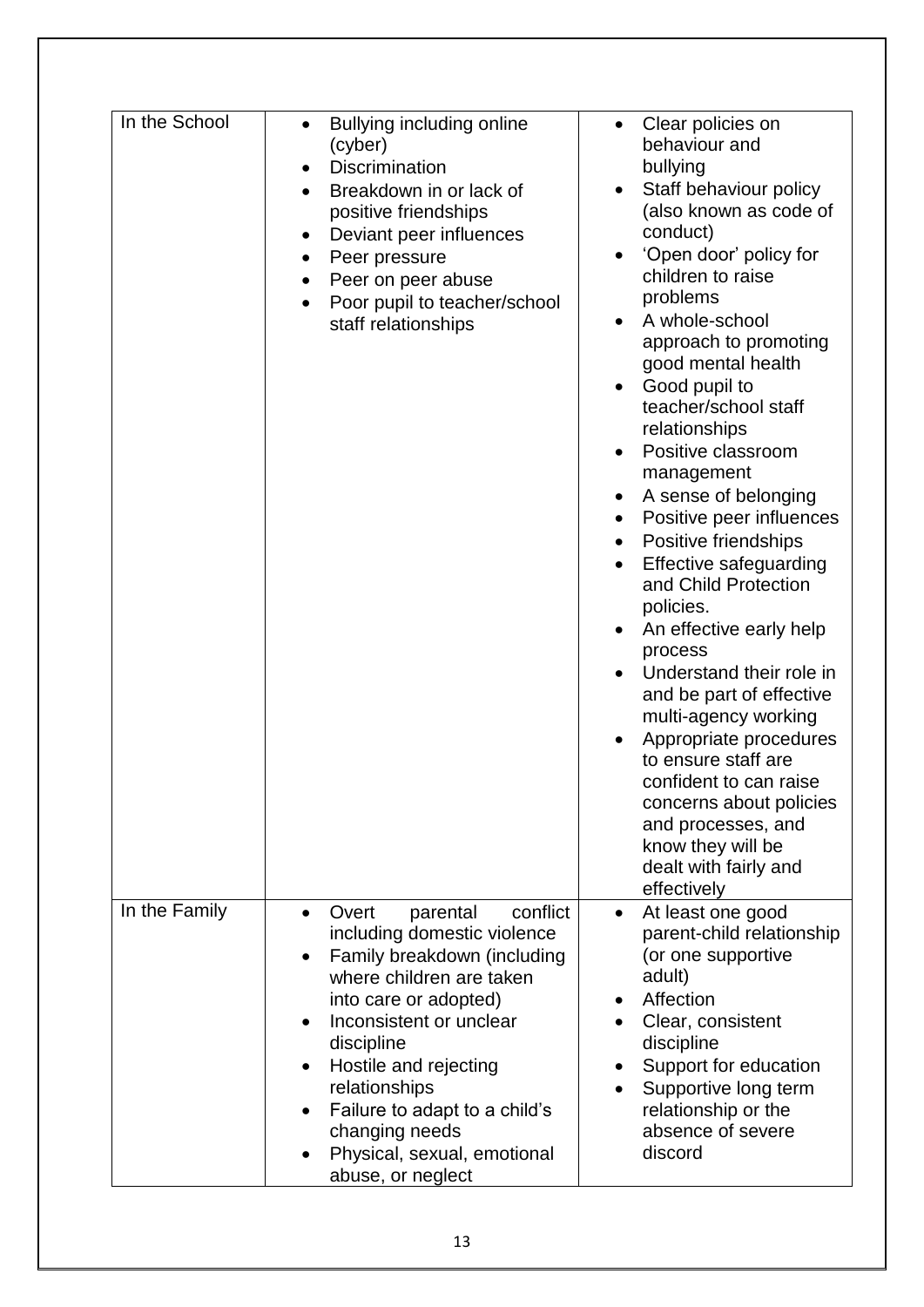|                     | Parental psychiatric illness<br>Parental criminality,<br>$\bullet$<br>alcoholism or personality<br>disorder<br>Death and loss – including<br>$\bullet$<br>loss of friendship                                                                                                                                                                                                                                                 |                                                                                                                                                                                                                                                             |
|---------------------|------------------------------------------------------------------------------------------------------------------------------------------------------------------------------------------------------------------------------------------------------------------------------------------------------------------------------------------------------------------------------------------------------------------------------|-------------------------------------------------------------------------------------------------------------------------------------------------------------------------------------------------------------------------------------------------------------|
| In the<br>Community | Socio-economic<br>$\bullet$<br>disadvantage<br>Homelessness<br>$\bullet$<br>Disaster, accidents, war or<br>other overwhelming events<br><b>Discrimination</b><br>$\bullet$<br>Exploitation, including by<br>$\bullet$<br>criminal gangs and<br>organised crime groups,<br>trafficking, online abuse,<br>sexual exploitation and the<br>influences of extremism<br>leading to radicalisation<br>Other significant life events | Wider supportive<br>network<br>Good housing<br>High standard of living<br>High morale school with<br>positive policies for<br>behaviour, attitudes and<br>anti-bullying<br>Opportunities for valued<br>social roles<br>Range of sport/leisure<br>activities |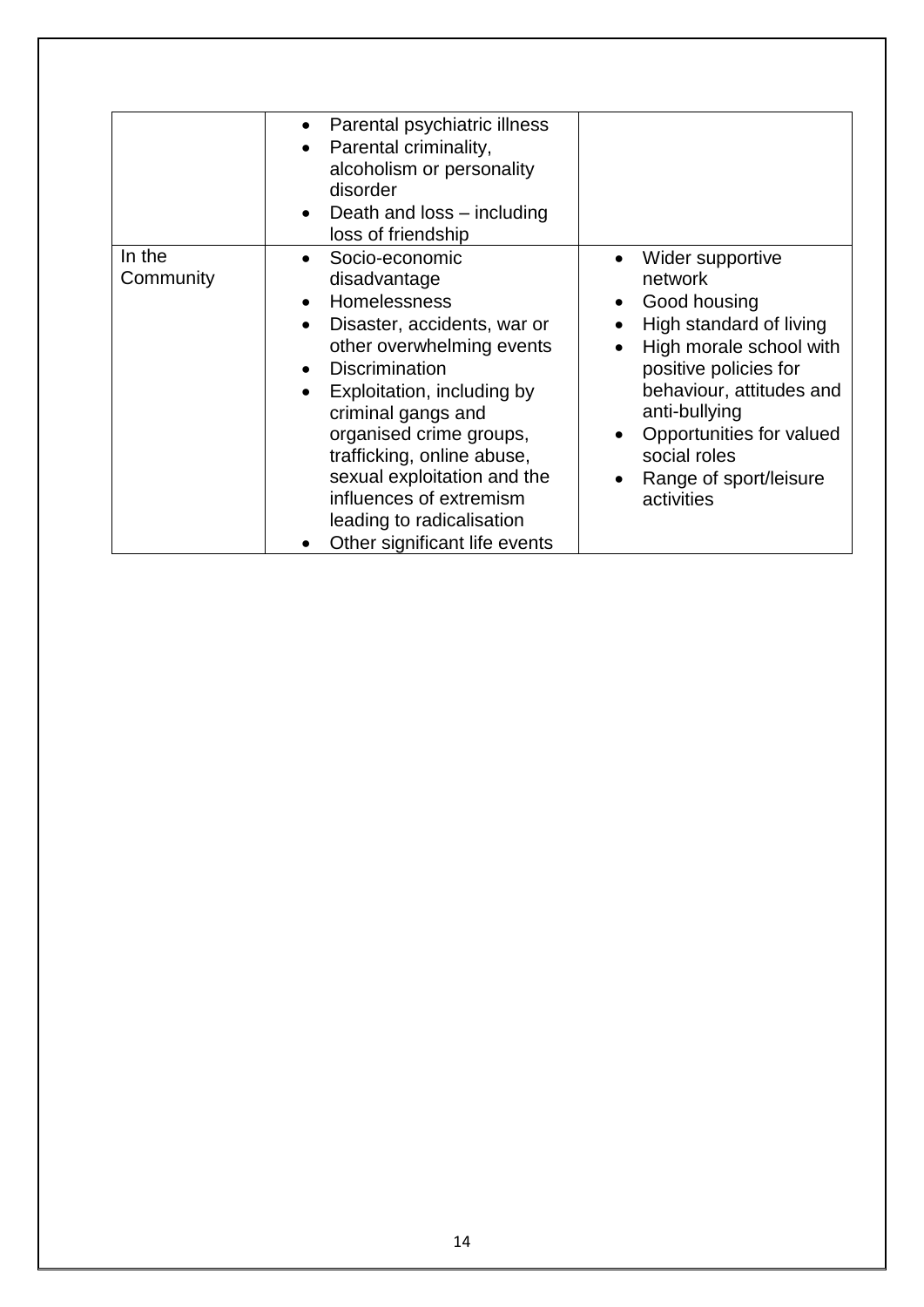## Appendix 2

Specific mental health needs most commonly seen in school-aged children. For information see Chapter 3 Mental health problems in children in Mental Health and Behaviour in School DfE November 2018

[https://www.gov.uk/government/publications/mental-health-and-behaviour-in](https://www.gov.uk/government/publications/mental-health-and-behaviour-in-schools--2)[schools--2](https://www.gov.uk/government/publications/mental-health-and-behaviour-in-schools--2)

### Appendix 3

### **GLOSSARY OF TERMS:**

#### Mental Health

An umbrella term embracing concepts of mental well-being, mental health problems, mental disorder, and mental illness.

#### Mental Well-being

The positive capacities and qualities that enable young people to deal with the ups and downs of life.

#### Mental Health Problems

Broad range of emotional and behavioural difficulties that may cause concern to parents and carers and/or distress to the young person. Can be short or long term and will disrupt the child or young person's life even though they may not be diagnosable as a mental disorder.

#### Mental Illness

Problems that meet ICD-10, an internationally recognised classification system for mental and behavioural disorders. Associated with considerable distress and substantial interference in young person's daily life.

#### Mental Disorder

Refers to the most severe types of mental disorder